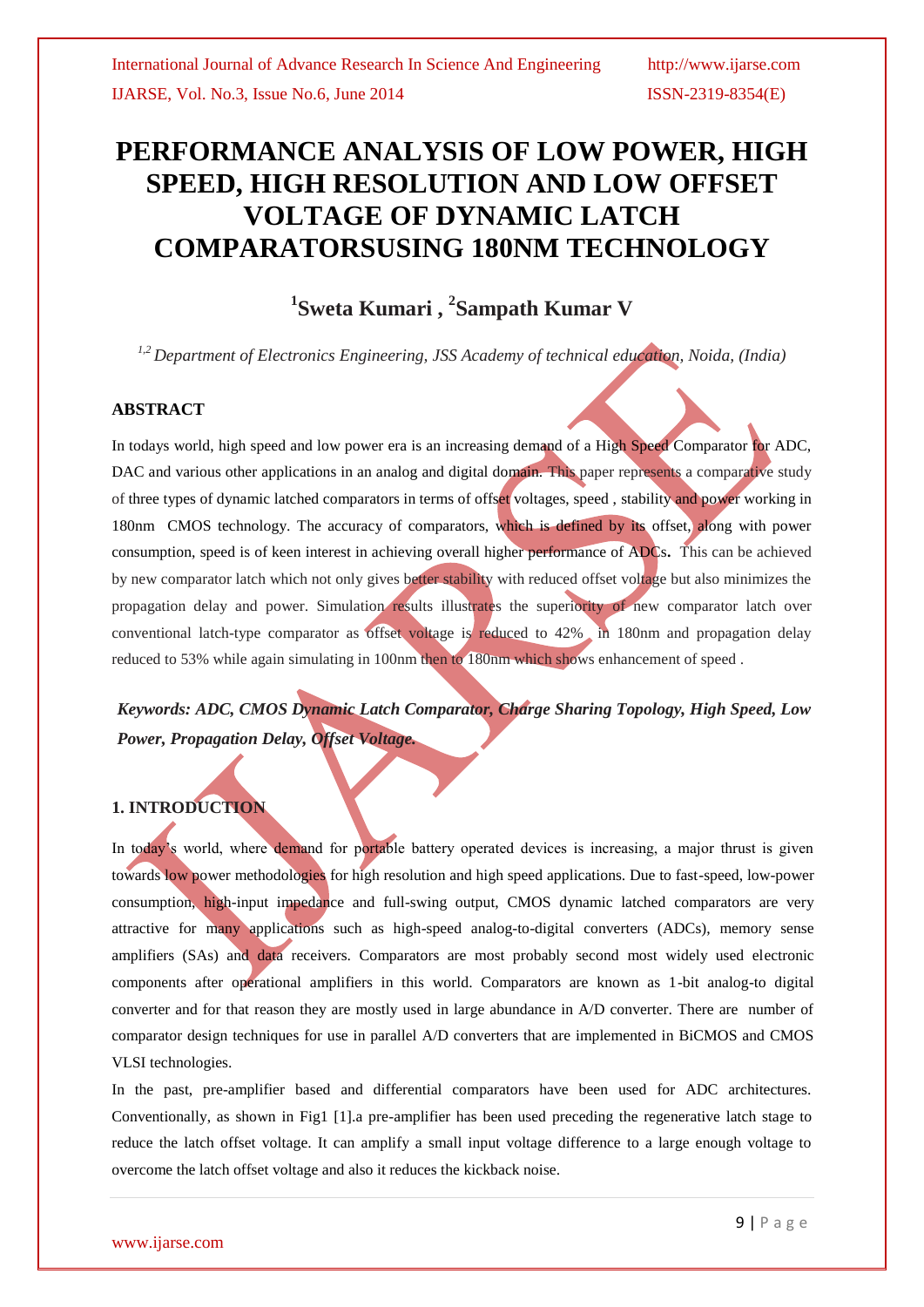

### **Fig1. Block Diagram of High-Speed Voltage Comparator**

The main drawback of pre-amplifier based comparators that it consume more static power and reduced gain due to varying technology scale, and latch comparator without pre-amplifier stage is desirable with using digital calibration technique.Therefore, for the high-speed lowpowerCMOS applications, a dynamic comparator withoutpre-amplifier is highly desirable .

### **II WIDELY USED CONVENTIONAL LATCH-TYPE COMPARATOR**

The conventional dynamic latched comparators use positivefeedback mechanism with one pair of back-to-back cross coupled inverters (latch) to convert a small input-voltageoutput swing, and no static power consumption as shown in Fig 1: This circuit has the advantage of good robustness against noise and mismatch but suffers from high supply voltage due to many stacked transistors.

### **III MODIFIED COMPARATOR LATCH**

The modified comparator latch design as shown in Fig  $3$  [2] is different from the conventional circuit by replacing a new latch for reduced delay and offset voltage. This comparator requires both the clock signals and the highly accurate timing relationship for its optimal operation.



## **Fig2.Widely Used Conventional Latch-Type Comparator Fig2 Modified Comparator Latch**

However, a rail to rail output swing is produced with no static power dissipation. In addition, the modified designed comparator is free from indirect influence of the parasitic capacitances of the input transistors to the output nodes.

### **IV NEW COMPARATOR LATCH**

The new comparator latch as shown in Fig4.[3] based on charge sharing topology which combines the best features of resistive divider comparator and differential sensing comparator. This greatly reduces the power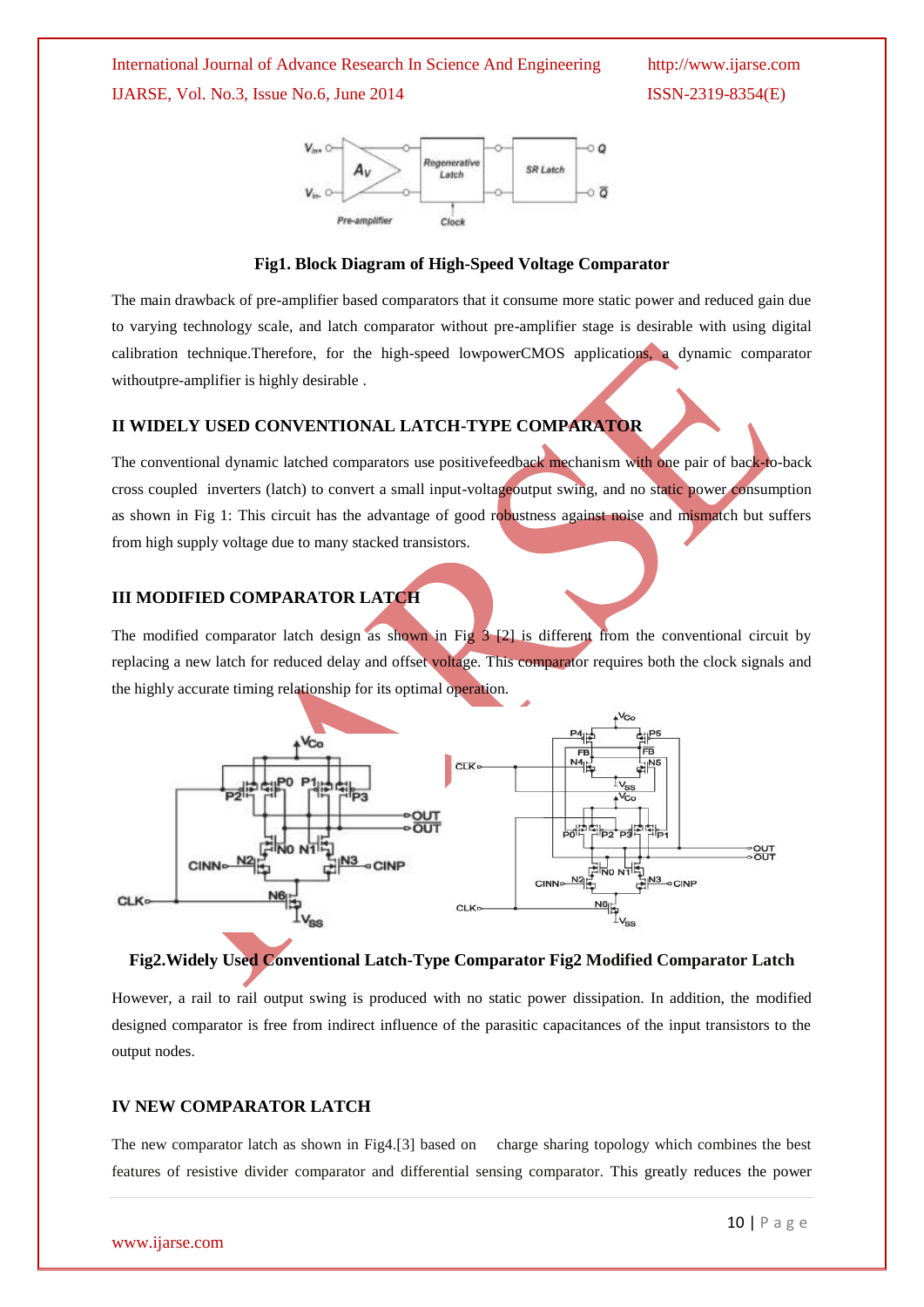consumption both at reset and regeneration phase by cut-off of pre-charging circuit and sharing charges at both outputsothat input can be compare faster during regeneration interval For reset mode PMOS pre charging circuit is absent and NMOS transistor N7 for output pass transistorfor the equalization of both the voltages nearly to Vdd/2. This improves the speed and power of the circuit. If the input of the comparator is greaterthan the reference voltage, Vref, then the output results willbe a "1" and if the input voltage is less than reference voltagethen the output voltage of the comparators produces output of"0."



**Fig4. New Comparator Latch**

### **V SIMULATION RESULT**

Design has been simulated in 180nm and 100nm for propagation delay on different inputs (mV) to show improvement in speed. Power analysis,DC analysis and AC analysis in 180nm to show the new comparator latch minimum offset voltage and better stability than other two comparators For both the technology width of both nmos and pmos are same i.e. Wn=3um and Wp=6um.

### **5.1 Analysis of Delay**

Propagation delay can be defined as at how much speed amplifiers respond with applied input..

Propagation Time Delay=Rising Propagation Delay Time + Falling Propagation Delay Time/2 Equation (1) Design is faster as the delay reduces in the circuit..Below are given the transient response of new comparator latch in 180nm and 100nm .



**Fig5 Widely used conventional latch-type comparator-Propagation delay of 180nm**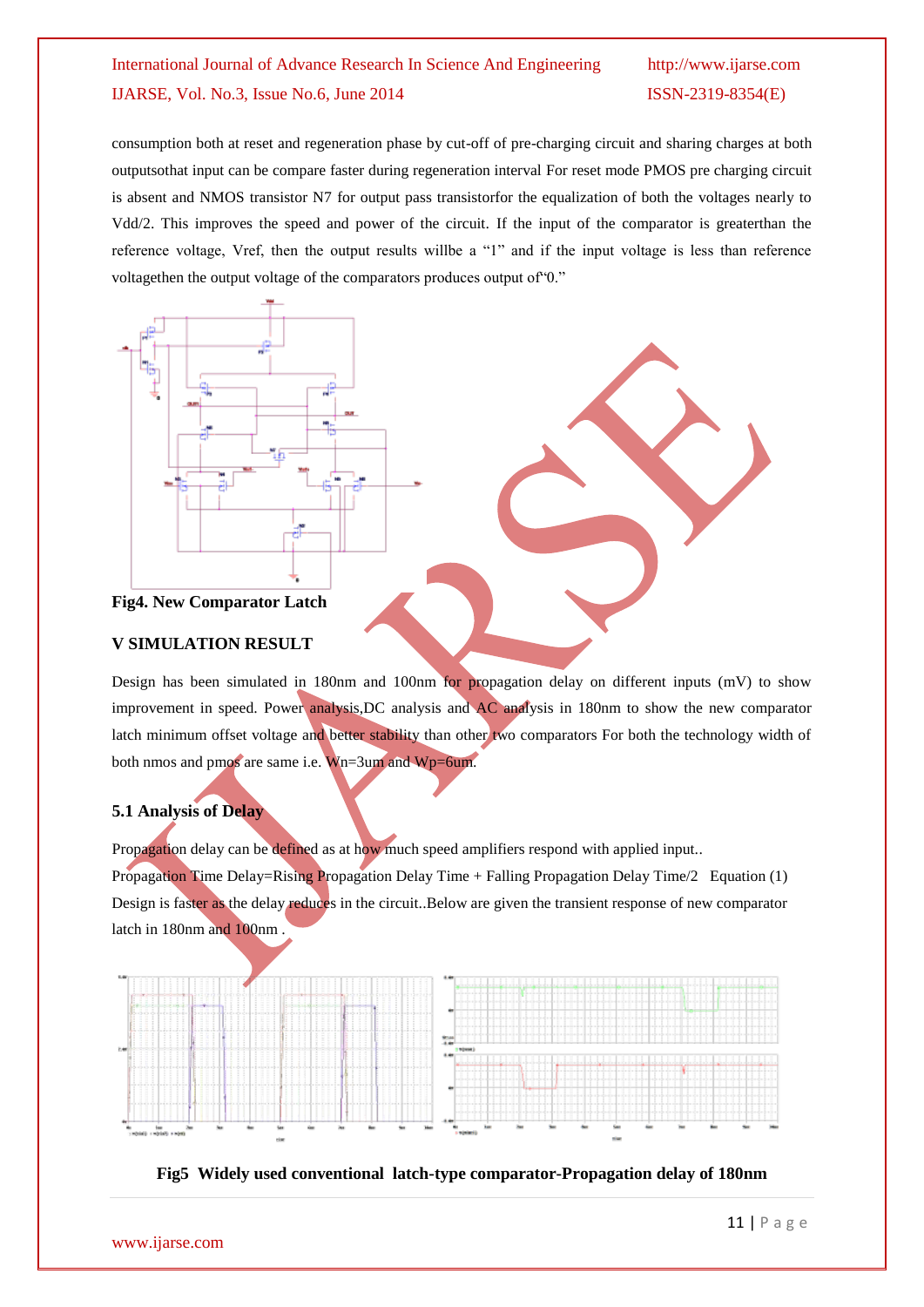

**Fig 5.1 New Comparator Latch Propagation Delay of 180 nm**



**Fig 6 New Comparator Latch Propagation Delay of 100nm**

**Table1: Comparison of comparators in terms of delay at different input voltages in 180nm.**

| <b>Inputs</b>   | <b>Widely used</b>       |      | <b>Modified</b>          |      | <b>New</b>         |      |
|-----------------|--------------------------|------|--------------------------|------|--------------------|------|
| $in(mV)$ ,      | conventional             |      | comparator               |      | comparator         |      |
| $L=0.18$ um     |                          |      | latch                    |      | late <b>n</b>      |      |
| <b>Vdd=2.8V</b> | Propagation<br>delay(ps) |      | Propagation<br>delay(ps) |      | <b>Propagation</b> |      |
|                 |                          |      |                          |      | delay(ps)          |      |
| <b>Inputs</b>   | out                      | Out' | out                      | Out' | out                | Out' |
| 400             | 44.6                     | 23.1 | 32.6                     | 23.7 | 28.7               | 24.4 |
| 300             | 40.1                     | 22.3 | 30.5                     | 21.5 | 26.4               | 22.5 |
| 200             | 35.1                     | 20.4 | 28.5                     | 19.6 | 24.8               | 20.7 |
| 150             | 33.4                     | 19.6 | 26.6                     | 18.3 | 22.6               | 19.5 |
| 110             | 31.9                     | 18.8 | 24.8                     | 17.4 | 20.3               | 18.6 |
|                 |                          |      |                          |      |                    |      |

# **Table2: Comparison of comparators in terms of delay at different input voltages in 100nm**

| Inputs<br>in(mV)<br>$Vdd = 2.8V$ | <b>Widely used</b><br>conventional |      | <b>Modified</b><br>comparator<br>latch |      | <b>New</b><br>comparator<br>latch |      |
|----------------------------------|------------------------------------|------|----------------------------------------|------|-----------------------------------|------|
| <b>Inputs</b>                    | Propagation<br>delay(ps)           |      | Propagation<br>delay(ps)               |      | Propagation<br>delay(ps)          |      |
|                                  |                                    |      |                                        |      |                                   |      |
|                                  | out                                | Out' | out                                    | Out' | out                               | Out' |
| 400                              | 32.7                               | 18.5 | 24.2                                   | 16.8 | 18.6                              | 15.7 |
| 300                              | 30.6                               | 16.4 | 22.4                                   | 14.5 | 16.4                              | 13.6 |
| 200                              | 28.6                               | 15.7 | 20.5                                   | 12.4 | 14.3                              | 11.5 |
| 150                              | 26.6                               | 14.4 | 18.6                                   | 12.7 | 12.5                              | 10.8 |
| 110                              | 24.7                               | 14.2 | 16.4                                   | 11.8 | 10.7                              | 10.3 |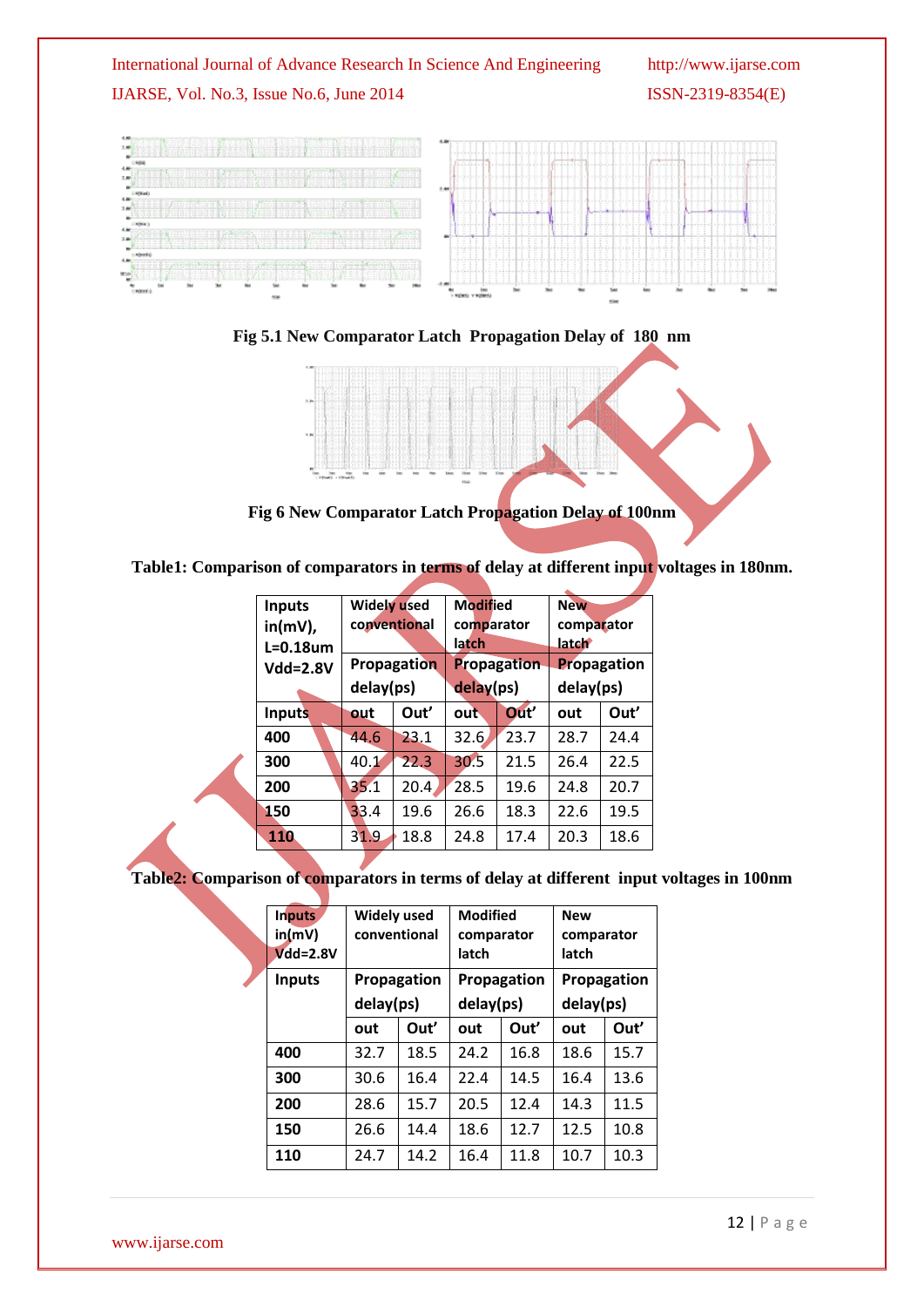So from the above Table1 and Table2 it is shown that for both the output delay is getting reduced even as the technology reduces to 100nm at different inputs comparing to conventional and modified comparator.

## **5.2 Power Analysis**

Power dissipation is a measure of the rate at which energyis dissipated or lost , from an electrical system.

P= Idd .VddEquation(2)

## **Table3: Comparison of comparator design in terms of Total power dissipation**



# **Fig7.Graphically Representation of Total Power Dissipation**

From the above Table3 and graphical Fig7, it is easily concluded that new comparator latch has less total power dissipation less.

**5.3 Analysis of DC Offset Voltage:** Offset voltage is nothing just the distance between theorigin and the output .



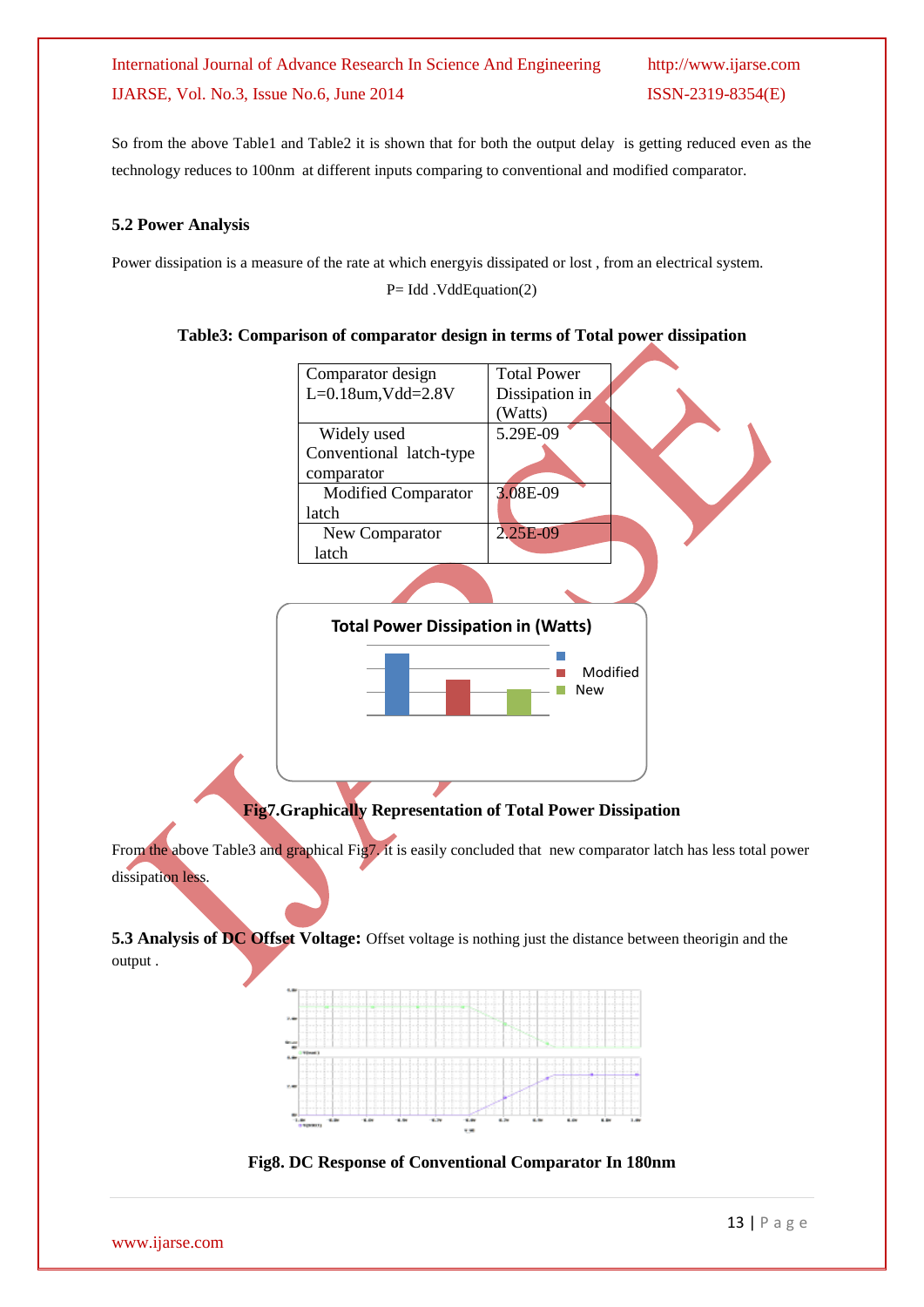| Comparator design       | De output offset<br>voltage(mV) |        |
|-------------------------|---------------------------------|--------|
| $L=0.18$ um, Vdd=2.8V   | <b>OUT</b>                      | OUT'   |
| Conventional comparator | 63.243                          | 35.087 |
| Modified Latch          | 40.143                          | 32.087 |
| comparator              |                                 |        |
| New comparator latch    | 26.248                          | 24.609 |

### **Table4: Comparison of comparator design in terms of dc offset voltage**

So from the above Table4 it is concluded that new comparator latch has less dc offset voltage than conventional.

### **5.5 AC Stability Analysis**

Ac analysis is performed to achieve higher gain. As there is a direct relation between gain and resolution that is higher gain and higher will be the resolution. Stability analysis predicts stable gain margin and phase margin by using ac input**.**



**Fig 9.Ac Response of New Comparator Latch**

### **Table5. Stability Analysis of Different Comparator Design**

| Comparator design              | Stability analysis |        |  |  |
|--------------------------------|--------------------|--------|--|--|
|                                | Gain               | Phase  |  |  |
|                                | Margin(db)         | Margin |  |  |
| Conventional comparator        |                    |        |  |  |
|                                | 11.389             | 57.876 |  |  |
| Modified Latch                 |                    |        |  |  |
| comparator                     | 12.857             | 50.210 |  |  |
|                                |                    |        |  |  |
| comparator latch<br><b>New</b> | 14.389             | 46.325 |  |  |
|                                |                    |        |  |  |

## **VI CONCLUSION**

The new comparator latch shows better performance in terms of stability, offset voltage ,power and minimum propagation delay over other designs. Therfore, this design is suitable for high speed and low power ADCs.

#### **VII ACKNOWLEDGMENTS**

The authors wish to thank Professor SampathkumarVand the anonymous reviewers for their constructive comments and suggestions.